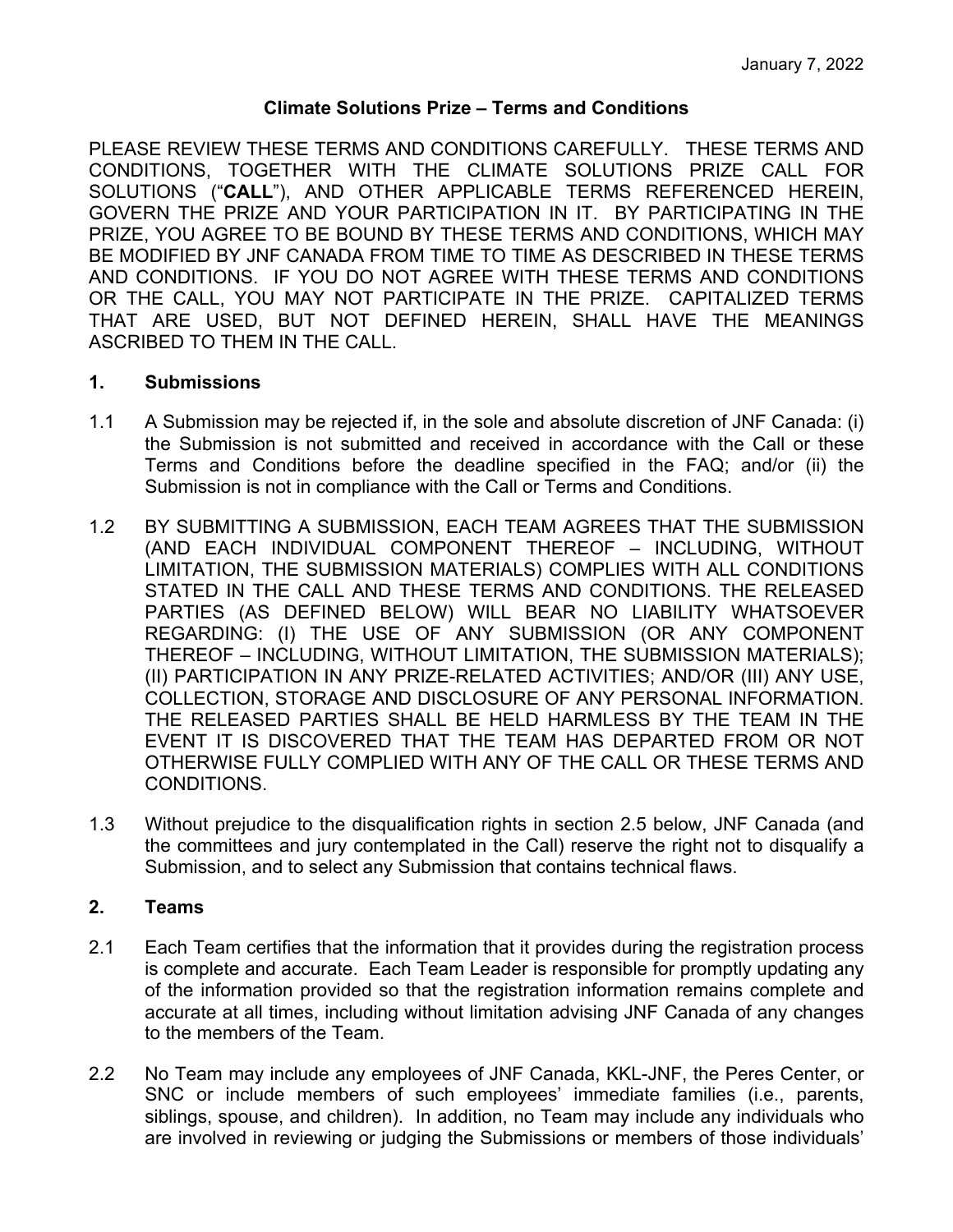immediate families. Each Team member will be required to confirm the foregoing in writing to JNF Canada in the Team Member Acknowledgement.

- 2.3 JNF Canada, in its sole discretion, may refuse to register a Team or a Team member. JNF Canada reserves the right, in its sole discretion, to disqualify any Team, or any member of any Team, for any breach of the Call or these Terms and Conditions.
- 2.4 A Team Leader must provide any additional information that may be requested by JNF Canada from time to time.
- 2.5 A Team may be disqualified, as determined by JNF Canada in its sole discretion at any time, if:
	- (a) the Team, or any member of the Team, fails to abide by JNF Canada's interpretation of the letter or spirit of the Call or these Terms and Conditions;
	- (b) the Team, or any member of the Team, directly or indirectly communicates or attempts to communicate with any member of judging committees or jury outside of the channels contemplated in the Call, these Terms and Conditions, or at any related events;
	- (c) a material dispute arises among the members of the Team;
	- (d) a material dispute arises between one or members of the Team and the Qualifying Organization;
	- (e) a material dispute arises between Teams;
	- (f) the Team or Team members engage in conduct that brings or has the potential to bring, the Prize, JNF Canada, KKL-JNF, the Peres Center, SNC, or any other Prize sponsor into disrepute;
	- (g) the Team or Team members engage or attempt to engage in dishonesty or deception with a view to impacting the award of the Prize;
	- (h) the Team's Submission is found to contain any incorrect, incomplete, or inaccurate information;
	- (i) the Team Leader ceases to meet the eligibility criteria in the Call or these Terms and Conditions and the Team is unable to appoint a new Team Leader (who meets such criteria) within a reasonable period of time;
	- (j) the Team ceases to actively participate in the Prize or misses a deadline;
	- (k) the Team, or any member of the Team, fails to execute an award agreement with JNF Canada; or
	- (l) the Team fails to comply with the award agreement (once executed).
- 2.6 For greater certainty, any disqualification of a Team by JNF Canada is in addition to, and not in lieu of, any other rights or remedies that may be available to JNF Canada.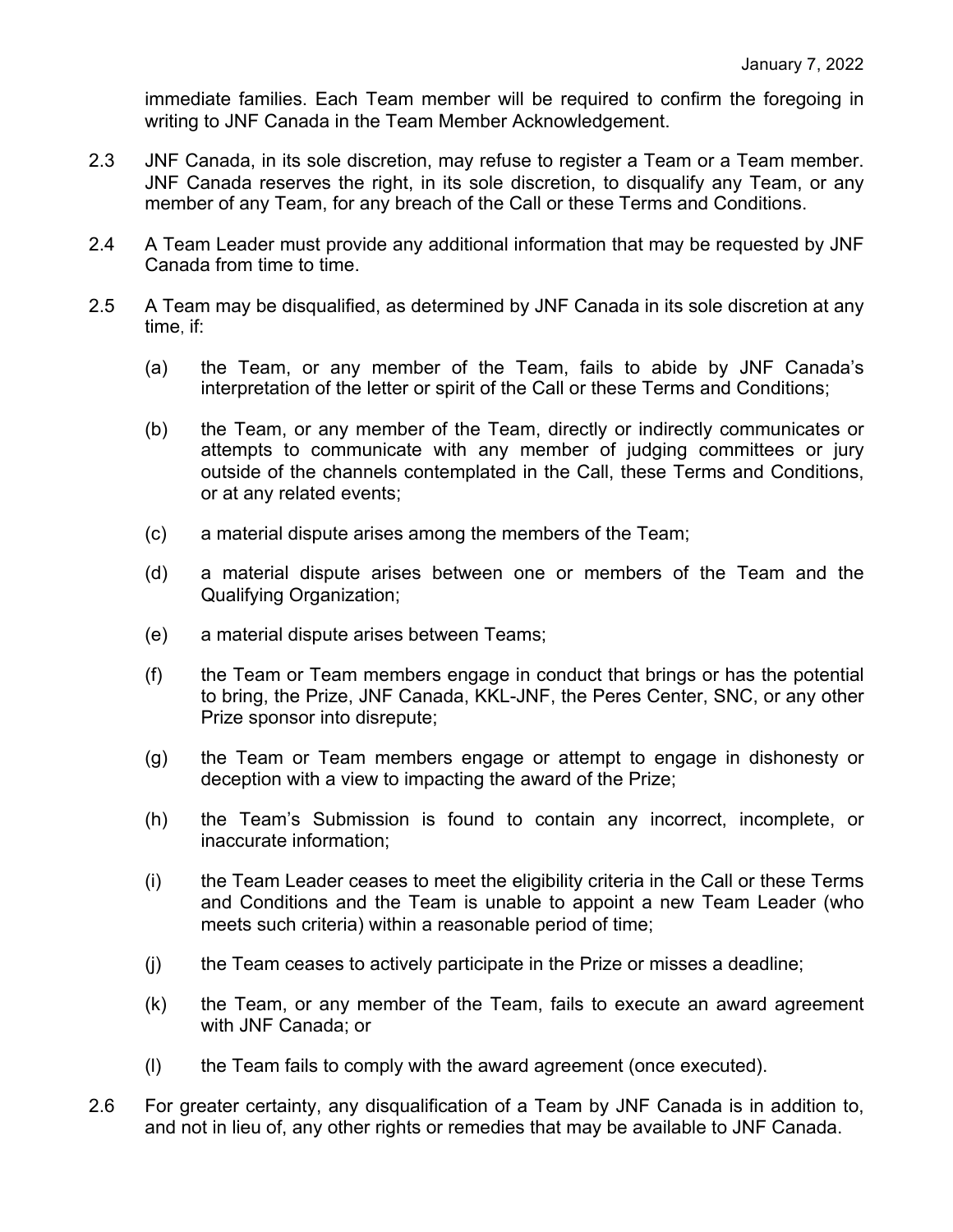2.7 A Team may withdraw from the Prize at any time on ten (10) business days' prior written notice to JNF Canada.

# **3. These Terms and Conditions**

- 3.1 The Award and the Prize competition is governed by the Call, the Terms and Conditions, the FAQ, the Team Member Acknowledgement, and the award agreement (if applicable), which constitute the entire agreement between JNF Canada and each Team. By registering to participate in the Prize, each Team agrees (and all Team members agree) to be bound by the Call and these Terms and Conditions.
- 3.2 JNF Canada may, at any time in its sole discretion, amend all or any portion of the Call or Terms and Conditions as it deems necessary or advisable without incurring any liability or obligation to any Team whatsoever. In addition, JNF Canada may, at any time in its sole discretion, change any deadlines, or postpone, suspend and resume activities. In any such circumstances, the Qualifying Organizations or the Teams or any others on their behalf will not have any claim, demand or lawsuit against JNF Canada or the Released Parties.
- 3.3 Teams will be provided with notice of the amendments. If a Team is not satisfied with any amendments to the Call or Terms and Conditions, its sole remedy is to withdraw from the Prize.

#### **4. The Awards**

- 4.1 JNF Canada, in its sole discretion, will determine the amount of the Awards, and may decide not make an Award, or cancel the Prize at any time and for any reason. No Team or Qualifying Organization will have any recourse against JNF Canada or the Released Parties in the event it does not award or it cancels the Prize.
- 4.2 JNF Canada, its partners, and sponsors have no responsibility to Qualifying Organizations, Teams and Team members for their costs in participating in or preparing for the Prize. Only the winning Team(s) will be paid by JNF Canada upon the Award.
- 4.3 For greater certainty, any Award to a Team or Teams will only be provided to the relevant Qualifying Organization(s). A Team Leader or member has no right to personally claim an Award. The entrant in the Prize is the Qualifying Organization. Each Qualifying Organization is responsible for allocating the amount of the Award among the members of the Team. For the avoidance of any doubt, JNF Canada will not intervene in any decision of a Qualifying Organization with respect to the allocation of an Award among the members of a Team.
- 4.4 No Team will be declared a winning Team or receive an Award until JNF Canada officially confirms the Team as a winning Team in accordance with the Call and Terms and Conditions. Before being declared as a winning Team, the Team will be required to sign and return within five (5) business days of notification JNF Canada's form of award agreement, which (among other things):
	- (a) requires the Team to continue to advance research on the solution;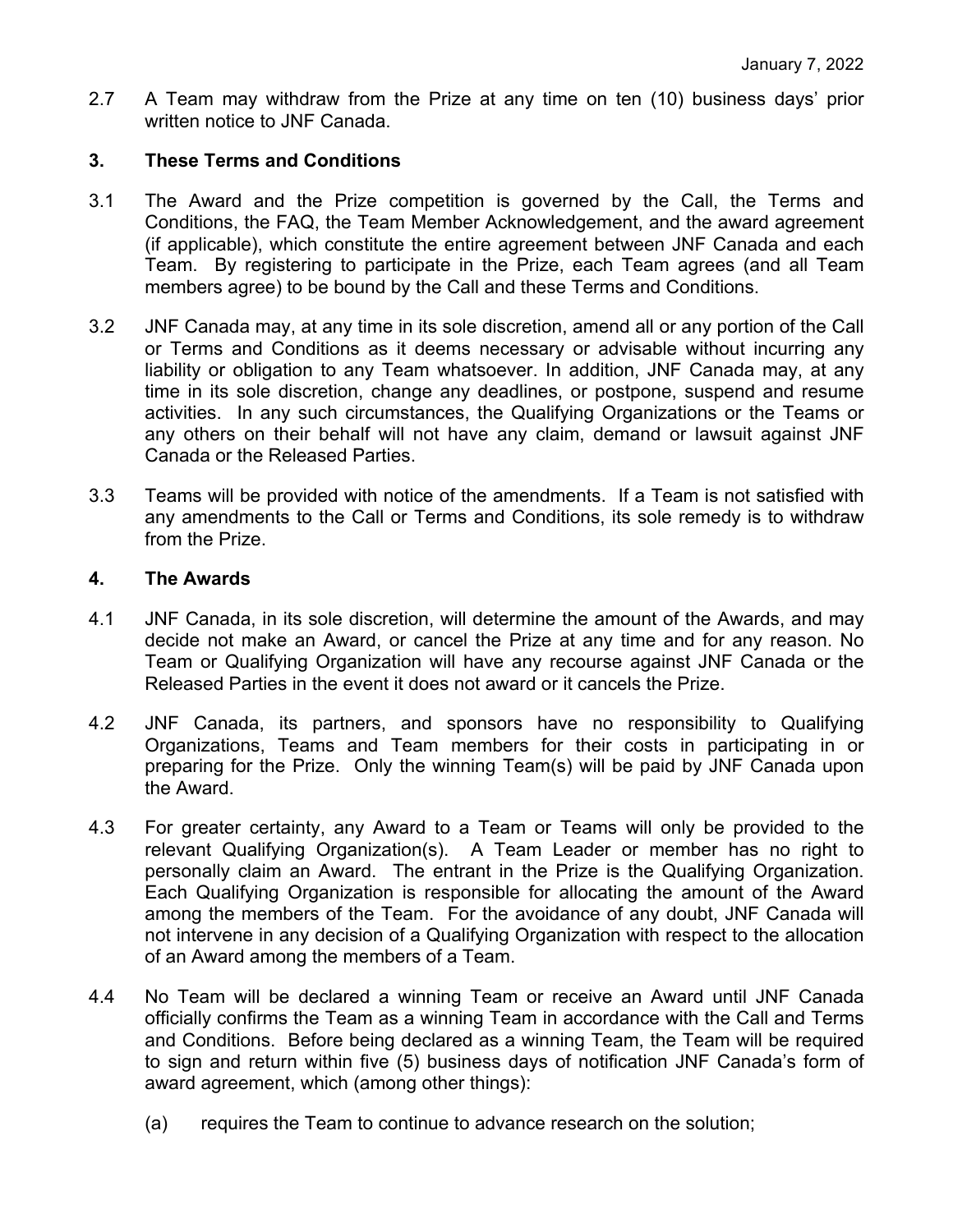- (b) requires the Team to publish their research;
- (c) requires the Team to participate in speaking engagements to be determined by JNF Canada;
- (d) provides JNF Canada with an ownership interest in the resulting intellectual property that is proportionate to the amount of the Award;
- (e) provides for the payment of the Award in instalments (based upon evidence of performance);
- (f) contains reporting obligations on the research being advanced, including without limitation how the Award amounts are being spent;
- (g) requires the Team to attend the Award ceremony;
- (h) provides for a modest royalty to JNF Canada if the research that it funds hereunder is commercialized; and

contains other standard terms and conditions for agreements of this nature. The award agreement may also include terms to address instances where the Team Leader moves to another Qualifying Organization during the term of the award agreement, and JNF Canada believes it is advisable for the remaining Award amounts to be provided to the new Qualifying Organization (provided it agrees to an award agreement and that the new Qualified Organization meets the eligibility criteria in the Call).

4.5 If a Team that is eligible to receive an Award: (a) fails to have its Team Leader return the properly executed award agreement within the specified time; (b) cannot accept (or is unwilling to accept) the applicable Award or award agreement for any reason; and/or (c) is determined to be in violation of the Call or Terms and Conditions (all as determined by JNF Canada in its sole and absolute discretion), then the Team will be disqualified (and will forfeit an Award) and JNF Canada reserves the right, in its sole and absolute discretion, to select (or not select) an alternate eligible Team from among the remaining eligible Submissions (in which case the foregoing provisions shall apply to such newly selected eligible Team).

# **5. Verification**

5.1 All Submissions, Qualifying Organizations, Teams and Team members are subject to verification at any time and for any reason. JNF Canada reserves the right, in its sole and absolute discretion, to require proof of identity and/or eligibility (in a form acceptable to JNF Canada – including, without limitation, government-issued photo identification): (a) for the purposes of verifying an individual's eligibility to participate in this Prize; (b) for the purposes of verifying the eligibility and/or legitimacy of any Submission and/or other information entered (or purportedly entered) for the purposes of the Prize; and/or (c) for any other reason JNF Canada deems necessary, in its sole and absolute discretion, for the purposes of administering the Prize in accordance with JNF Canada's interpretation of the letter and spirit of the Call or these Terms and Conditions. Failure to provide such proof to the complete satisfaction of JNF Canada within the timeline specified by JNF Canada may result in disqualification in the sole and absolute discretion of JNF Canada. The Qualifying Organizations or the Team or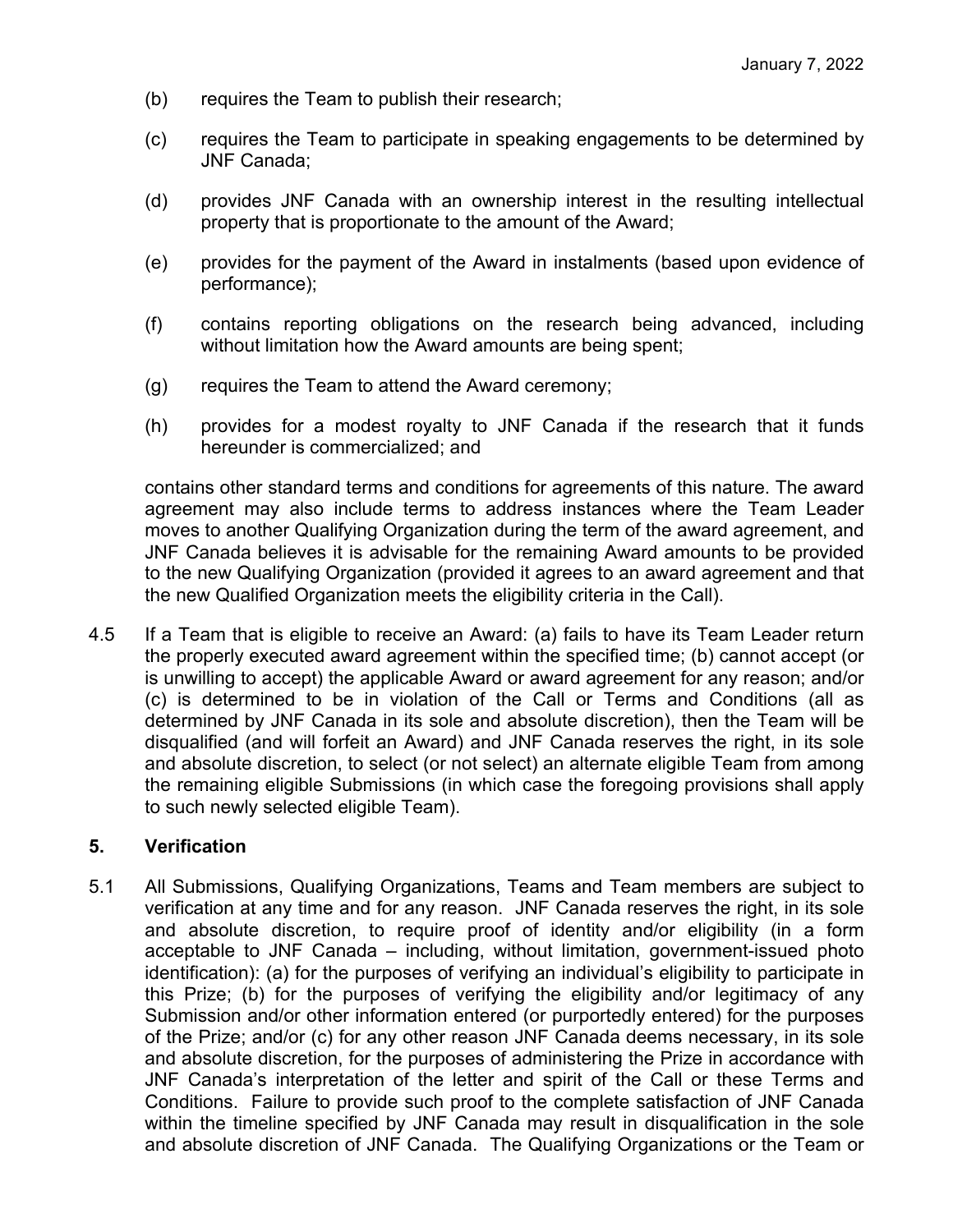Team members or any others on their behalf will not have any claim, demand or lawsuit against JNF Canada or any Released Parties in connection with any disqualification.

## **6. Intellectual Property**

- 6.1 Except for JNF Canada's ownership interest, as described in section 4.4(d) above, each Team retains all right, title and interest in and to its discoveries, inventions, designs, works of authorship, improvements and ideas (whether or not patentable or copyrightable) and legally recognized proprietary rights, including without limitation patents, copyrights, trademarks, topographies, know-how and trade secrets (collectively, "**Intellectual Property Rights**"). If the Team is comprised of members from different organizations, the Team is responsible for determining the ownership of any Intellectual Property Rights that may arise in connection with the Prize or any background Intellectual Property Rights that are used by the Team in connection with the Prize.
- 6.2 JNF Canada and its licensors retain all right, title and interest in and to any logos, names, images, trademarks (whether registered or unregistered), and any goodwill associated with the Prize. Each Team agrees that it will not, at any time, register or attempt to register JNF Canada's and any Released Parties' logos or trademarks or any logos or trademarks associated with the Prize, or any domain name confusingly similar thereto.
- 6.3 With respect to those Submission Materials submitted to JNF Canada by a Team that JNF Canada and its agents are authorized to make public (the "**Public Materials**"), each Team (on behalf of each Team member) grants to JNF Canada a perpetual, worldwide, royalty-free, irrevocable, non-exclusive right and license to use, reproduce, modify, adapt, create derivative works from, publish, translate, license, transmit, distribute and otherwise exploit the Public Materials in any manner or media and by any means of technology now known or hereafter developed. In addition, each Team (on behalf of each Member) hereby waives all "moral rights" in the Public Materials, and confirms that the content of the Public Materials is wholly original and that JNF Canada is free to use the Public Materials as aforesaid (or that the Team has secured all necessary rights to permit JNF Canada to use the Public Materials as aforesaid
- 6.4 In addition, without limiting the generality of the foregoing, each Team (on behalf of each Team Member) hereby grants to JNF Canada a perpetual, worldwide, royaltyfree, irrevocable, non-exclusive right and license to use, reproduce, modify, adapt, create derivative works from, publish, translate, license, transmit, distribute and otherwise exploit each Team member's name, likeness, and approved biographical information in any advertising, marketing, promotion, disclosure, programming, resources, or other materials relating to Prize or in any events held by JNF Canada relating to the Prize.

# **7. Representations and Warranties**

7.1 Each Team represents and warrants to JNF Canada that: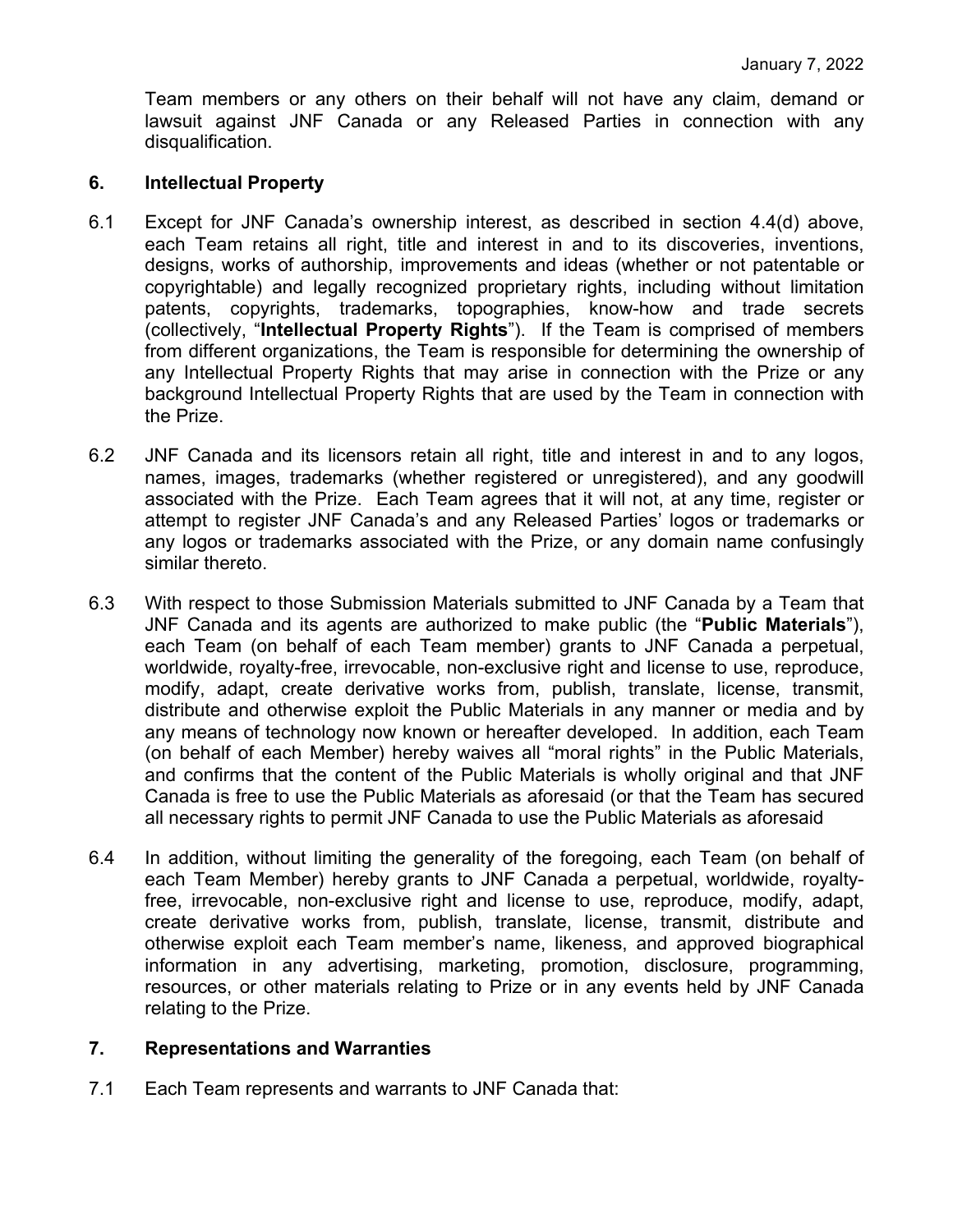- (a) it has the power enter into the agreements contemplated in the Call or Terms and Conditions and to perform the obligations therein;
- (b) the Submission submitted by the Team is original to the Team or the members thereof, and that it has obtained all rights and waivers necessary to submit the Submission and participate in the Prize;
- (c) the Submission does not violate any law, statute, ordinance or regulation;
- (d) the Submission does not contain any reference to or likeness of any identifiable third parties, unless consent has been obtained from such third parties;
- (e) the Submission is not defamatory, trade libellous or obscene, and does not contain, depict, include, discuss or involve any materials that are or could be considered inappropriate, unsuitable or offensive, all as determined by JNF Canada in its sole and absolute discretion;
- (f) the Submission submitted by the Team, and the solution proposed therein, does not infringe or misappropriate any third party Intellectual Property Rights; and
- (g) it owns, or will own, or has all necessary license rights in and to, all Intellectual Property Rights in the Submission Materials.

# **8. Personal Information**

- 8.1 JNF Canada will collect personal information from members of Teams as part of the registration process and may transmit such information to Canada or other countries for its internal purposes. JNF Canada is committed to maintaining the confidentiality and privacy of the information that it collects and will treat such information as "Confidential Information".
- 8.2 For purposes of these Terms and Conditions, "**Confidential Information**" means any information that (a) is confidential in nature, is treated as confidential by a party (i.e., JNF Canada or a Team, as applicable), or would be considered confidential by a party exercising reasonable business judgment, and (b) is provided or transferred by or on behalf of JNF Canada or a Team, as applicable (the "**Disclosing Party**"), to the other party (the "**Receiving Party**") in connection with the Prize, whether it is marked "confidential" or not, and includes trade secrets, inventions, drawings, designs, plans, specifications, personal information, prototypes and technical, financial or business information, data, ideas, concepts, know-how associated with the climate solutions developed by Teams. For greater certainty, until the Prize awards are announced publicly, the identity of the selected Team(s) is Confidential Information of JNF Canada and the award agreements are Confidential Information. Notwithstanding the foregoing, "**Confidential Information**" does not include: (i) information that the Receiving Party can show, by documentary or other evidence, was rightfully known by the Receiving Party before the Disclosing Party disclosed it; (ii) information that is or becomes generally available to the public except as a result of a breach of these or other obligations of confidentiality; (iii) information that the Receiving Party can show, by documentary or other evidence, was developed independently by or for the Receiving Party without using the Disclosing Party's Confidential Information; or (iv)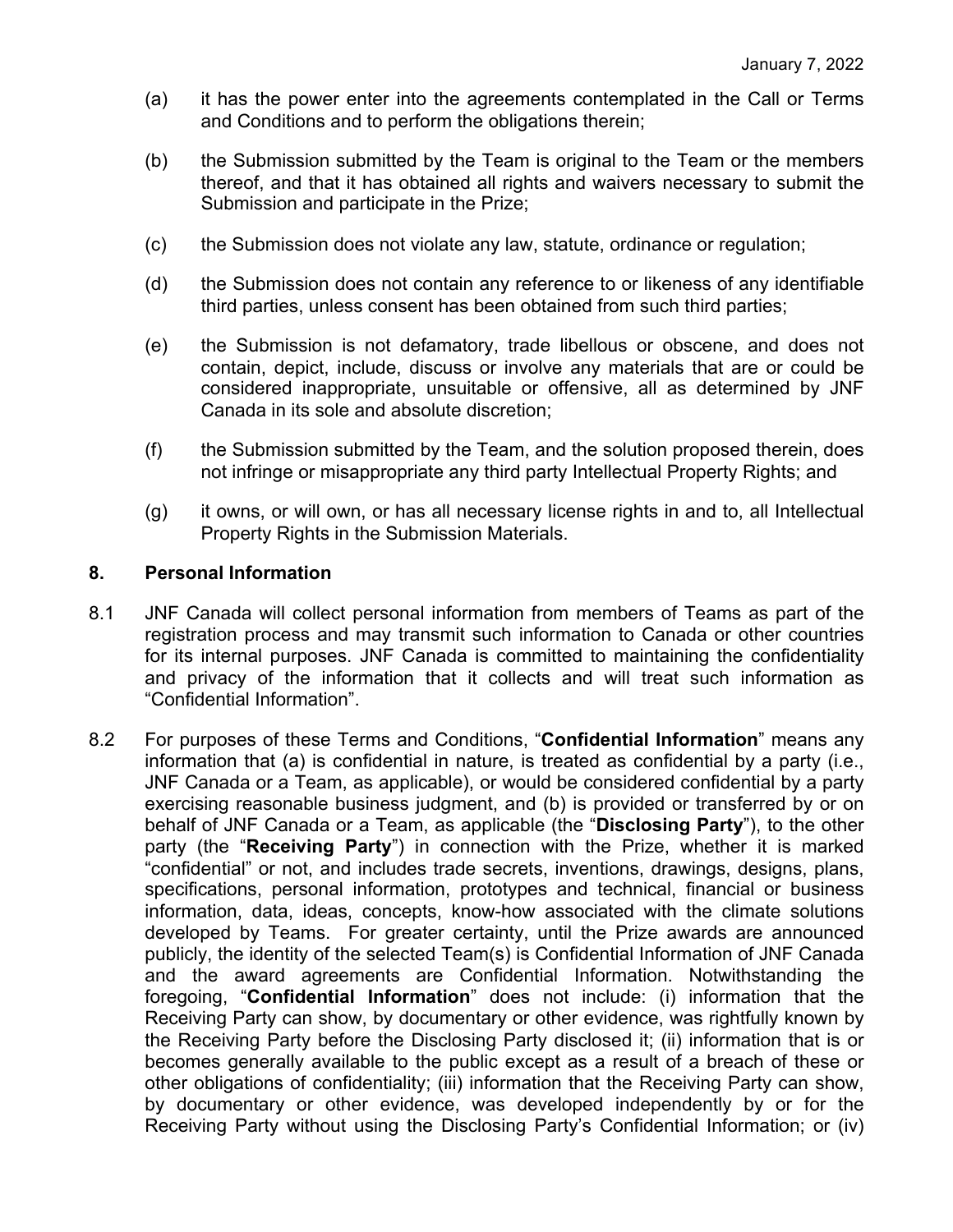information that the Disclosing Party is authorized to disclose or make public under the Call or these Terms and Conditions, including without limitation the Public Materials.

- 8.3 The Receiving Party will hold the Disclosing Party's Confidential Information in confidence and may only use it for purposes of performing its obligations in connection with the Prize. To the extent a Team gains access to the Confidential Information of another Team, the Team gaining such access agrees to promptly notify JNF Canada, not to use or disclose such Confidential Information, and to destroy it when instructed by JNF Canada. For greater certainty, each Team acknowledges that JNF Canada may disclose the Submissions that it receives to the members of the Scientific Evaluation Committee, Enhanced Evaluation Committee, and the International Prize Jury (who shall each be obliged to enter into confidentiality agreements with JNF Canada).
- 8.4 These obligations of confidentiality survive the award of the Prize.

### **9. Liability**

- 9.1 Each Team agrees that Released Parties (as defined below) shall not, to the maximum extent permitted by applicable law, be responsible or liable, directly or indirectly, in any way for any loss or damage of any kind incurred as a result of, or in connection with, the Team's participation in the Prize, including without limitation the failure of the Prize or the Prize process to meet the Team's needs, expectations, instructions or specifications or in relation to any late, lost, misdirected, incomplete or incompatible Submissions.
- 9.2 Without limiting the generality of the foregoing, the Released Parties will not be liable for: (a) any failure of the Climate Solutions Prize website or any other website or platform during the Prize competition; (b) any technical malfunction or other problems of any nature whatsoever, including, without limitation, those relating to the telephone network or lines, computer on-line systems, servers, access providers, computer equipment or software; (c) the failure of any Submission, Submission Materials and/or other information to be received, captured or recorded for any reason whatsoever, including, but not limited to, technical problems or traffic congestion on the internet or at any website; (d) any injury or damage to a participant's or any other person's computer or other device related to or resulting from participating in the Prize; (e) anyone being incorrectly and/or mistakenly identified as a recipient or eligible recipient; and/or (f) any combination of the above.
- 9.3 EACH TEAM'S PARTICIPATION IN THE PRIZE IS AT ITS OWN RISK. TO THE FULLEST EXTENT PERMISSIBLE PURSUANT TO APPLICABLE LAW, THE PRIZE, AND ALL MATERIALS ON THE CLIMATE SOLUTIONS PRIZE WEBSITE ARE PROVIDED ON AN "AS IS" AND "AS AVAILABLE" BASIS, AND THE RELEASED PARTIES DISCLAIM ALL REPRESENTATIONS, WARRANTIES, AND CONDITIONS, EXPRESS OR IMPLIED.
- 9.4 Each Team agrees to defend (at JNF Canada's option), indemnify and hold harmless each of JNF Canada, KKL-JNF, the Peres Center, SNC, and any other Prize or related event sponsors, and each of their respective officers, directors, employees and agents (collectively, the "**Released Parties**"), from and against any and all claims, liability,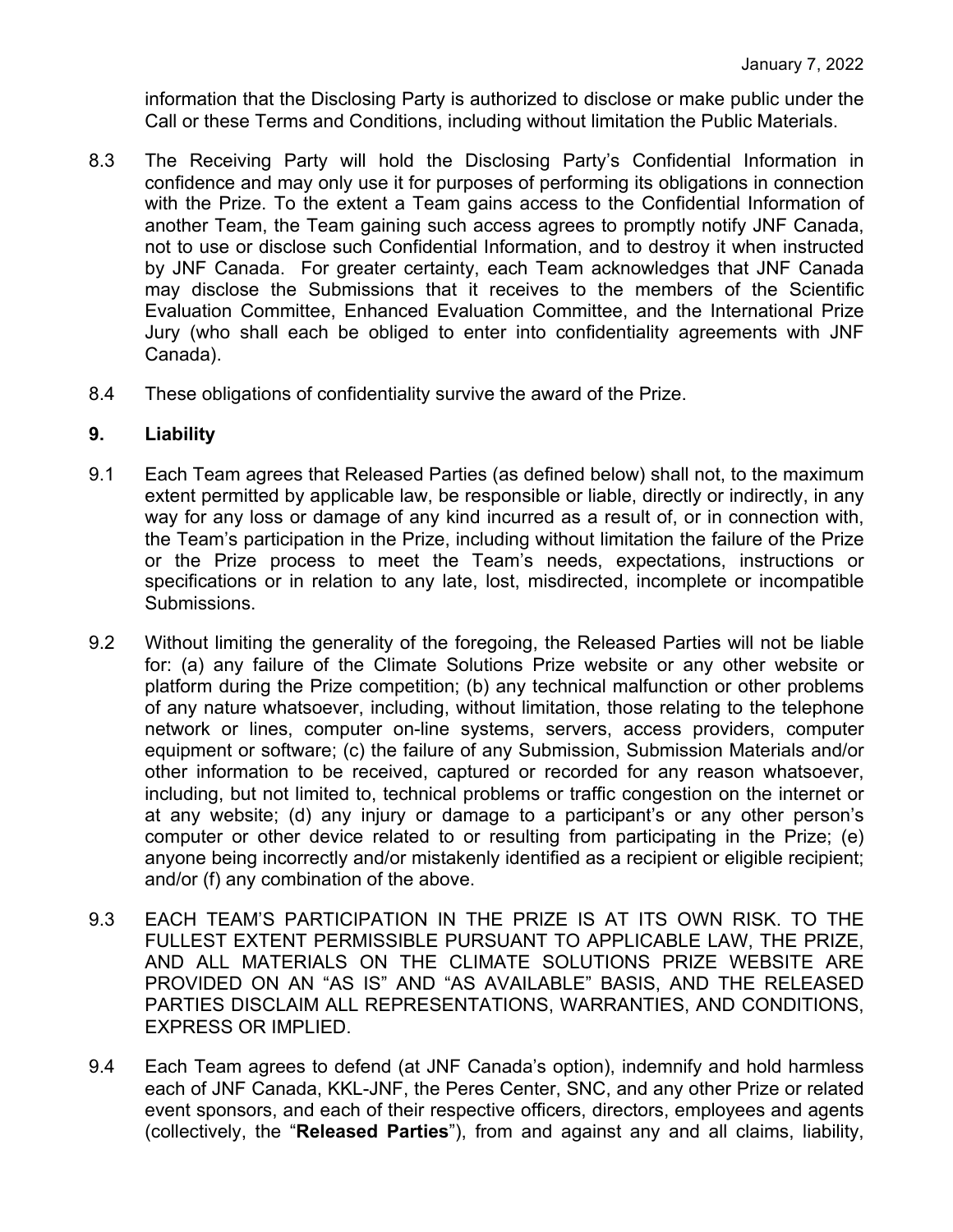losses, actions, proceedings, suits, damages, settlements, penalties, fines, costs, or demands, including without limitation reasonable legal and accounting fees, resulting from or related to:

- (a) the Team's breach of any provision of the Call or these Terms and Conditions; or
- (b) the Team's violation, alleged violation or misappropriation of any Intellectual Property Right.
- 9.5 The Climate Solutions Prize website may contain links to third party websites. JNF Canada provides these links only as a convenience. If you decide to visit any linked site, you do so at your own risk, and it is your responsibility to take all protective measures to guard against viruses and other destructive elements. JNF Canada is not responsible for the content of any such linked sites or any other web page that is not part of a Climate Solutions Prize website and under JNF Canada's control. Unless otherwise expressly provided, JNF Canada makes no representation or warranty regarding, and does not endorse, any linked site or the information, products or services appearing on it. Accordingly, each Team and all users of the website agree that JNF Canada will not be responsible or liable in any way for the accuracy, relevancy, copyright compliance, legality, or decency of material contained in any site linked from the Climate Solutions Prize website, or compliance of the site with any legal obligations with respect to privacy or other applicable laws.
- 9.6 For greater certainty, any indemnification, warranties and limitations of liability under the Call or these Terms and Conditions remain in effect following any disqualification or withdrawal of a Team and survive the Team's participation in the Prize.

#### **10. General**

10.1 The Call, the Terms and Conditions and the Prize are governed by the laws of Israel. The decisions of JNF Canada with respect to all aspects of the Prize are final and binding on all Teams (and Team members) without the right of appeal. No Team may assign its rights or obligations under the Call or Terms and Conditions to anyone. JNF Canada may, without prior notice to a Team and without a Team's consent, assign the Call, Terms and Conditions and the Prize to another entity and upon such assignment the assignee shall assume all of JNF Canada's rights and obligations hereunder and JNF Canada shall be released. JNF Canada may perform its obligations under the Prize through its agents, suppliers or subcontractors. JNF Canada's failure to insist upon or enforce strict performance of any right or provision of the Call or the Terms and Conditions shall not constitute or be construed as a waiver of any right or provision. If any of the provisions (or parts thereof) contained in the Call or Terms and Conditions are determined to be void, invalid or otherwise unenforceable by a court of competent jurisdiction, such determination shall not affect the remaining provisions (or parts thereof) contained herein. No waiver of any breach of any provision of the Call or Terms and Conditions by JNF Canada shall constitute a waiver of any prior, concurrent or subsequent breach of the same or any other provisions hereof. If any provision of the Call or Terms and Conditions is unlawful, void, or for any reason unenforceable, then that provision is deemed severable from the Call or Terms and Conditions and will